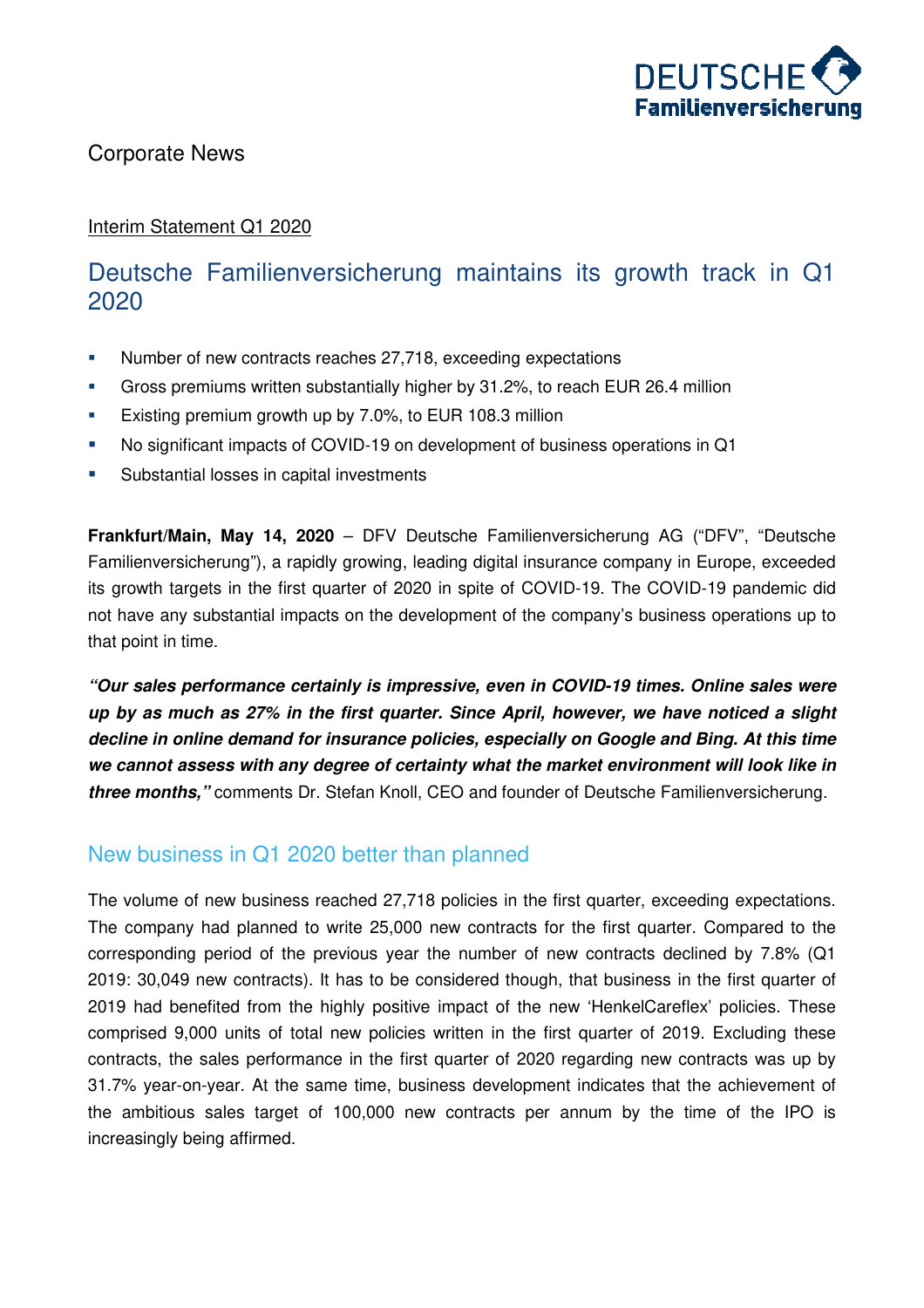In the first quarter of 2020 the volume of new business in the property insurance segment increased substantially (Q1 2020: 7,031 units, Q1 2019: 1,004 units). A decisive factor in this regard was the ongoing successful marketing of animal health insurance introduced in 2019 and revised third-party insurance policies. The total newly generated premium volume came to EUR 8.6 million (Q1 2019: EUR 10.3 million).

As at March 31, 2020, property insurance in terms of unit numbers already accounted for approx. 25% of the total new business (December 31, 2019: 10%) and for some 21% measured in terms of premium volume (December 31, 2019: 8%). As a result, DFV succeeded in continuing its diversification strategy with the aim of achieving an appropriate portfolio mix of property and health insurance policies. Due to the politically induced 'lockdown' of the economy, the management team has observed a decline in the second half of March in the number of search queries on Google and Bing not initiated by the Deutsche Familienversicherung. In addition, sales of travel health insurance policies collapsed completely due to the worldwide travel warnings.

## Premiums written up by 31.2%

As a result of the successful new business, the total insurance portfolio at the end of the first quarter of 2020 was up by 2.9%, to around 529 thousand policies (December 31, 2019: approx. 514 thousand policies written). This includes some 41,852 policies in the electronic insurance business that is no longer part of DFV's core business, an inventory that is undergoing liquidation (run-off). Excluding these technical insurance policies, total policies in the company's core business were up by approx. 3.6%. Existing premiums written increased by 7.0% as at March 31, 2020, to EUR 108.3 million (December 31, 2019: EUR 101.2 million).

Gross premiums written were up substantially by 31.2% in the first three months year-on-year, to reach EUR 26.4 million. This increase reflects the robust growth in the supplementary health insurance segment, up by 31.0% to EUR 24.6 million, as well as in the property insurance segment, which includes the new animal health insurance policies, with an increase in gross premiums written by 33.4%, to EUR 1.8 million.

#### Dynamic growth driven by sales, IT and recruiting measures

Deutsche Familienversicherung once again invested substantially in sales in the first quarter of 2020. Sales expenses amounted to EUR 8.3 million but were down by 2.4% compared to the same year quarter a year earlier (Q1 2019: EUR 8.5 million). Due to sales expenditure and a certain nonrecurring effect, for the first three months of 2020 the combined ratio (of claims to expenses) amounted to 122.9% (Q1 2019: 95.4%). For the year 2019 as a whole, this key ratio came to 102.6%. The increase resulted from the one-off effect of a non-linear but expected allocation to the actual reserves in long-term care. The reason for the allocation is a premium adjustment in the long-term care portfolio and the start of the contract at Henkel CareFlex on January 1 of a year. Further reasons for the higher combined ratio are higher IT, personnel and claims costs in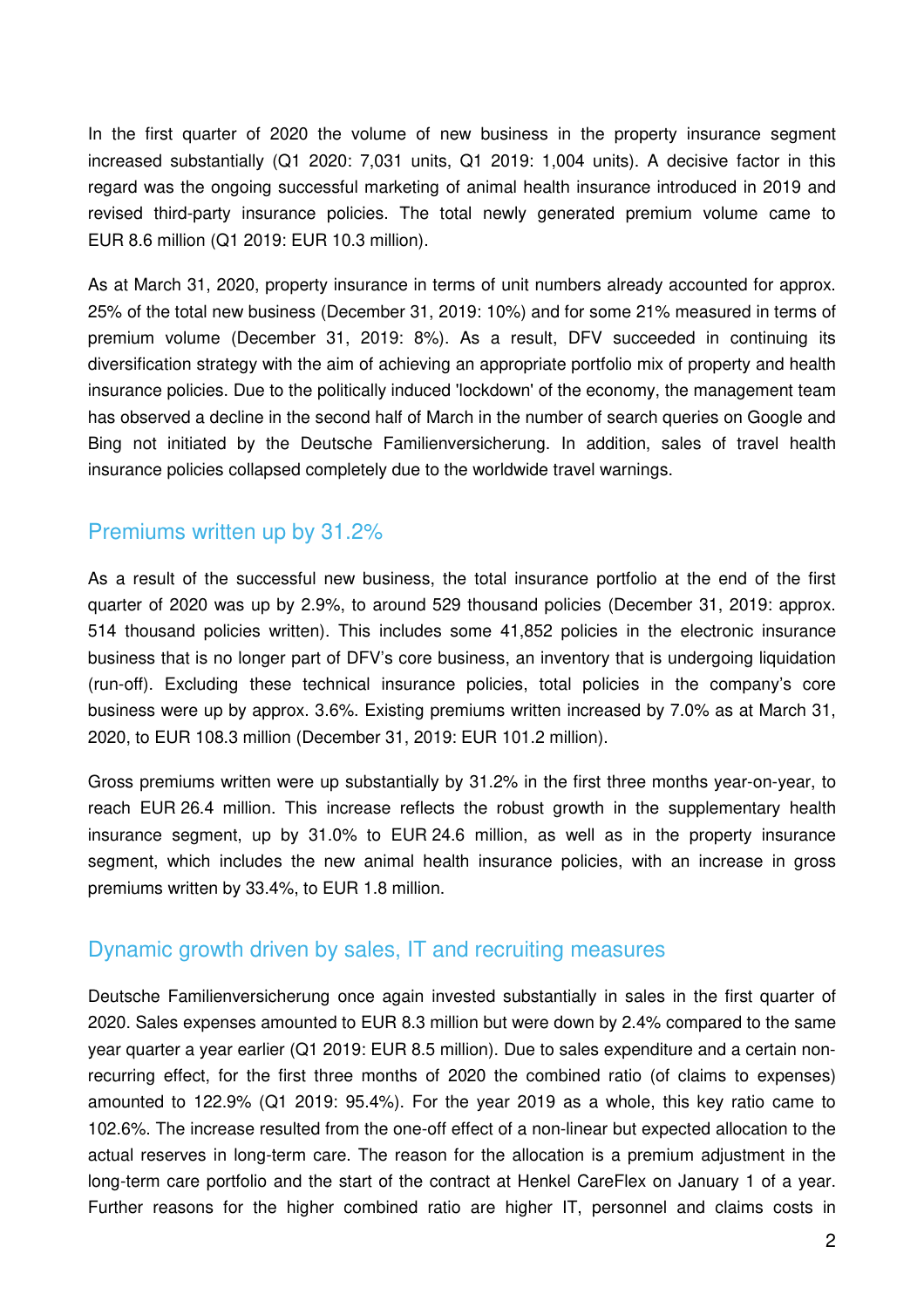comparison with the previous year. So the claims ratio increased to 62.4 % (full year 2019: 60.5%; Q1 2019: 50.1%). Accordingly, the target in the combined ratio of 95% to 110% is maintained.

Further enormous growth potential is generated by the care industry solution "CareflexChemie" agreed in November last year, under which Deutsche Familienversicherung (in cooperation with R+V Krankenversicherung and Barmenia Krankenversicherung) now offers nation and industrywide, employer-funded tariff-based supplementary care insurance for employees of the chemical industry for the first time. The current financial year and the first three months have already been shaped by the ongoing preparations for the planned launch in July 2021, reflected in a corresponding impact on the operating result. In addition, further progress was made in outsourcing the IT infrastructure, while internal resources and capacities were further extended by IT Development.

In order to prepare for the forthcoming growth with adequate personnel resources, in February 2020 Deutsche Familienversicherung initiated a nationwide recruiting offensive to sign up 55 new employees, particularly in the IT Development, Finance and Customer Service divisions. With the aid of a modern multi-channel campaign and an attractive incentive model providing for suitable candidates to receive up to EUR 6,500 on reaching certain stages of recruitment, DFV already won 29 new employees in the first three months of this year. Despite the ongoing COVID-19 pandemic, Deutsche Familienversicherung is highly confident of its ability to upsize its workforce to around 175 employees via this campaign by the end of the current financial year. The savings in relation to conventional recruiting measures are estimated at approx. EUR 0.35 million.

Dr. Stefan Knoll: **"We're thrilled to see that the current recruiting campaign remains highly successful in preparation for the forthcoming growth anticipated. Job applicants are likewise banking on crisis-resistant companies at this time."**

#### Result adversely impacted by capital market developments

Group EBIT declined to EUR -5.6 million after the first three months (Q1 2019: EUR -1.0 million). This includes the planned costs due to the expected one-off effect (EUR -2.8 million) in long-term care insurance and an unplanned, realised loss of EUR 2.8 million in the investment area as a result of the collapse of the global investment markets due to the COVID 19 crisis. The underwriting result fell to EUR -1.8 million (Q1 2019: EUR 0.6 million). The result after taxes came to EUR -3.8 million (Q1 2019: EUR -0.2 million). The solvency ratio of Deutsche Familienversicherung declined to 206% in the first quarter due to reference date factors (December 31, 2019: 264%). In addition to the high capital expenditure to achieve the significant business growth, this decline is attributable above all to the higher market risks caused by the COVID-19 situation, lower market values of capital investments made and to the yield structure curve correction carried out by the European Insurance and Occupational Pensions Authority (Europäische Aufsichtsbehörde für das Versicherungswesen, EIOPA). However, the ratio continues to significantly exceed the regulatory requirements, remaining at a very solid level. As a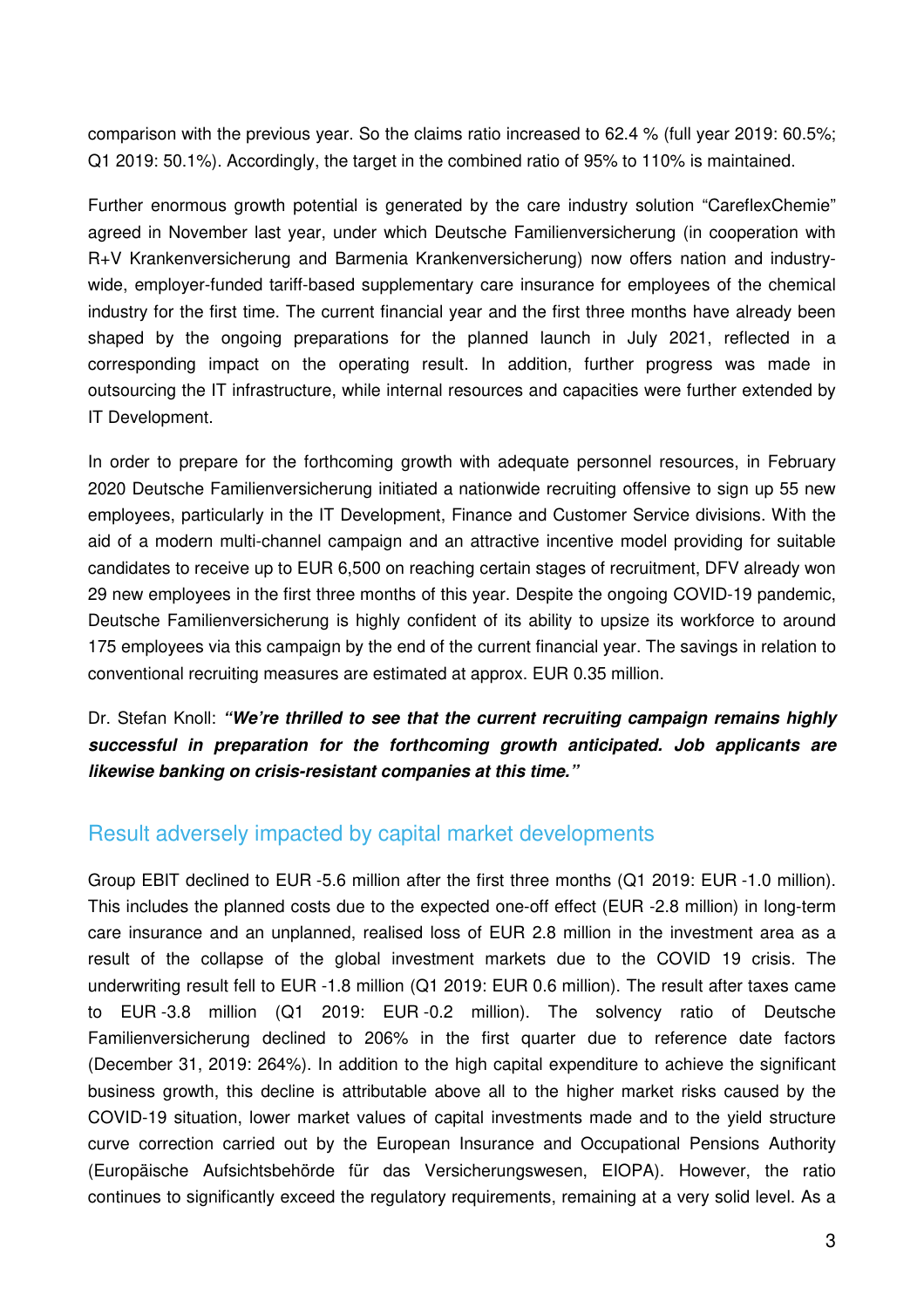matter of principle, we apply conservative approaches when calculating the solvency ratio under Solvency II. With a view to premium adjustments that have been implemented or are at least becoming apparent across the entire health insurance industry, we also must be able to react more flexibly to changes in the general environment. By accepting interest rate adjustments in the case of premium adjustments, we expect a reduction of solvency requirements and a corresponding noticeable increase of our solvency ratio, which is already at a high level of 206%. Thus, in the medium term, the Solvency II ratio of DFV will be above the already communicated target corridor of 180 – 220%.

## Outlook 2020

Whether it will be possible to further maintain the annual target set for new business after the close of the second quarter will depend on the extent to which restrictions are eased in tourism and on the revival of the economy. Despite the existing uncertainties, DFV nevertheless affirms its sales targets for the time being. In the year 2020 as a whole, the company plans to generate 100,000 new policies, to raise the volume of existing policies by EUR 25 to 30 million and to increase gross premiums written by at least 30%.

The result in the current financial year will continue to be affected by high growth investments in further extending the policy portfolio, expenditure on increasing digitization and the establishment and extension of new distribution channels and the organization. In this regard, the preparations for the care industry solution Careflex will have a particular impact. Accordingly, DFV anticipates a pre-tax loss (EBIT) of EUR 9 to 11 million for fiscal 2020. Based on a linear progression of these ambitious targets, Deutsche Familienversicherung expects to compensate the planned losses of 2020 in the year 2021 despite the high investments being made to foster growth.

## Your contact

Lutz Kiesewetter Head of Corporate Communications & Investor Relations Tel.: +49 (69) 74 30 46 396 Lutz.Kiesewetter@deutsche-familienversicherung.de

## About DFV Deutsche Familienversicherung AG

DFV Deutsche Familienversicherung AG (ISIN DE000A0KPM74) is a fast-growing insurtech company. As a digital insurance company, DFV covers the entire value chain with its own products. The aim of the company is to offer insurance products that people really need and understand immediately ("Simple & Sensible"). DFV offers its customers award-winning supplementary health insurance (dental, health and long-term care insurance) as well as accident and property insurance policies. Based on its ultra-modern and scalable IT system developed inhouse, the company is setting new standards in the insurance industry with consistently digital product designs and the option of taking out policies via digital language assistants. www.deutsche-familienversicherung.de